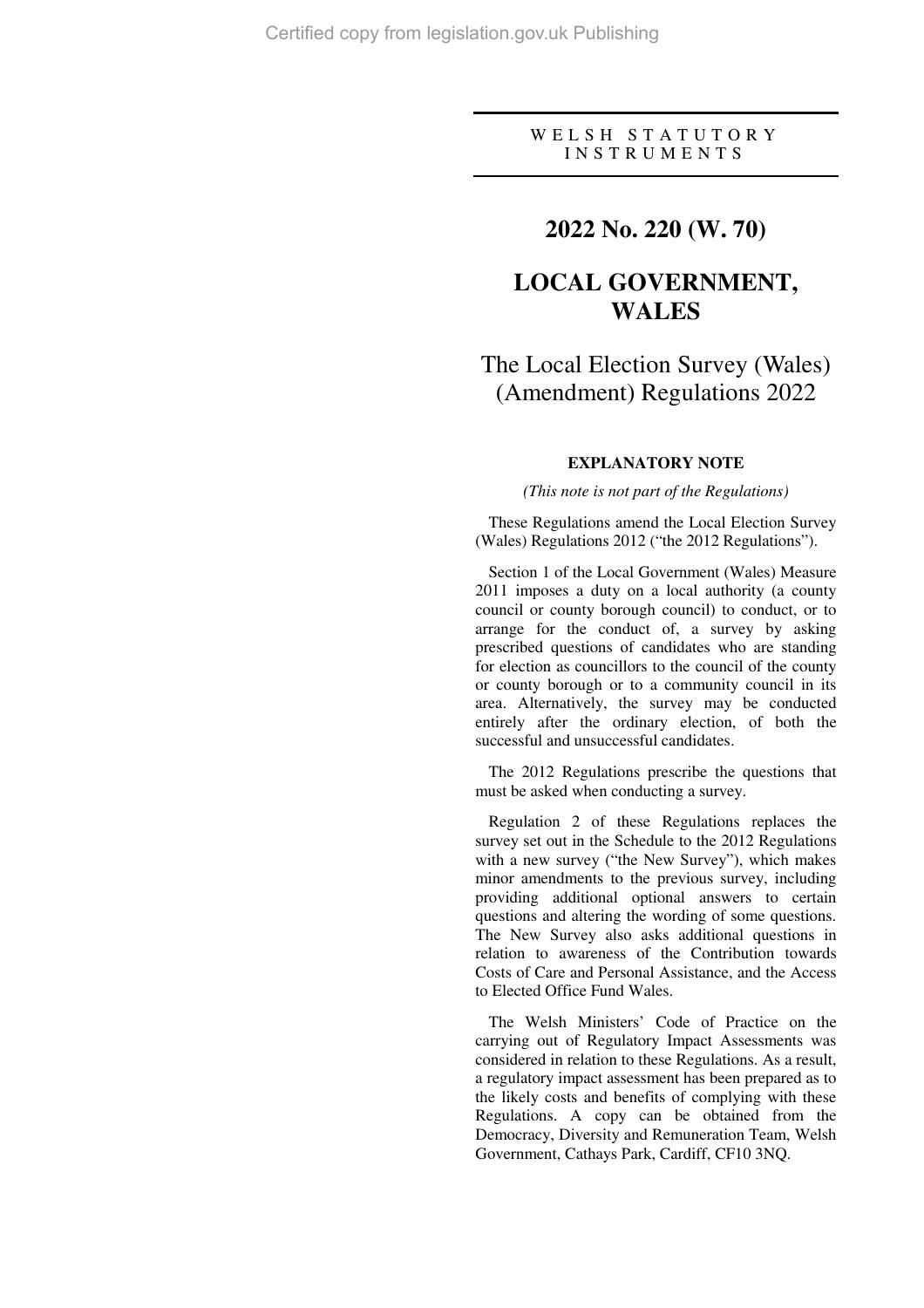## WELSH STATUTORY I N S T R U M E N T S

# **2022 No. 220 (W. 70)**

# **LOCAL GOVERNMENT, WALES**

# The Local Election Survey (Wales) (Amendment) Regulations 2022

| Made                     | 3 March 2022        |
|--------------------------|---------------------|
| Laid before Senedd Cymru | <i>7 March 2022</i> |
| Coming into force        | 28 March 2022       |

The Welsh Ministers, in exercise of the powers conferred upon them by section 1(3)(a)(**1**) of the Local Government (Wales) Measure 2011(**2**), make the following Regulations.

#### **Title and commencement**

**1.**—(1) The title of these Regulations is the Local Election Survey (Wales) (Amendment) Regulations 2022.

(2) These Regulations come into force on 28 March 2022.

#### **Amendments to the Local Election Survey (Wales) Regulations 2012**

**2.** For the Schedule to the Local Election Survey (Wales) Regulations 2012(**3**) (Survey of Local Government Candidates in Wales), substitute the Schedule to these Regulations.

*Rebecca Evans* Minister for Finance and Local Government, one of the Welsh Ministers 3 March 2022

 $\overline{a}$ 

<sup>(</sup>**1**) See the definition of "prescribed" in section 175.

<sup>(2)</sup>  $2011 \text{ nawm } 4.$ <br>(3)  $S.I. 2012/685$ 

<sup>(</sup>**3**) S.I. 2012/685 (W. 93), amended by S.I. 2016/1220 (W. 291).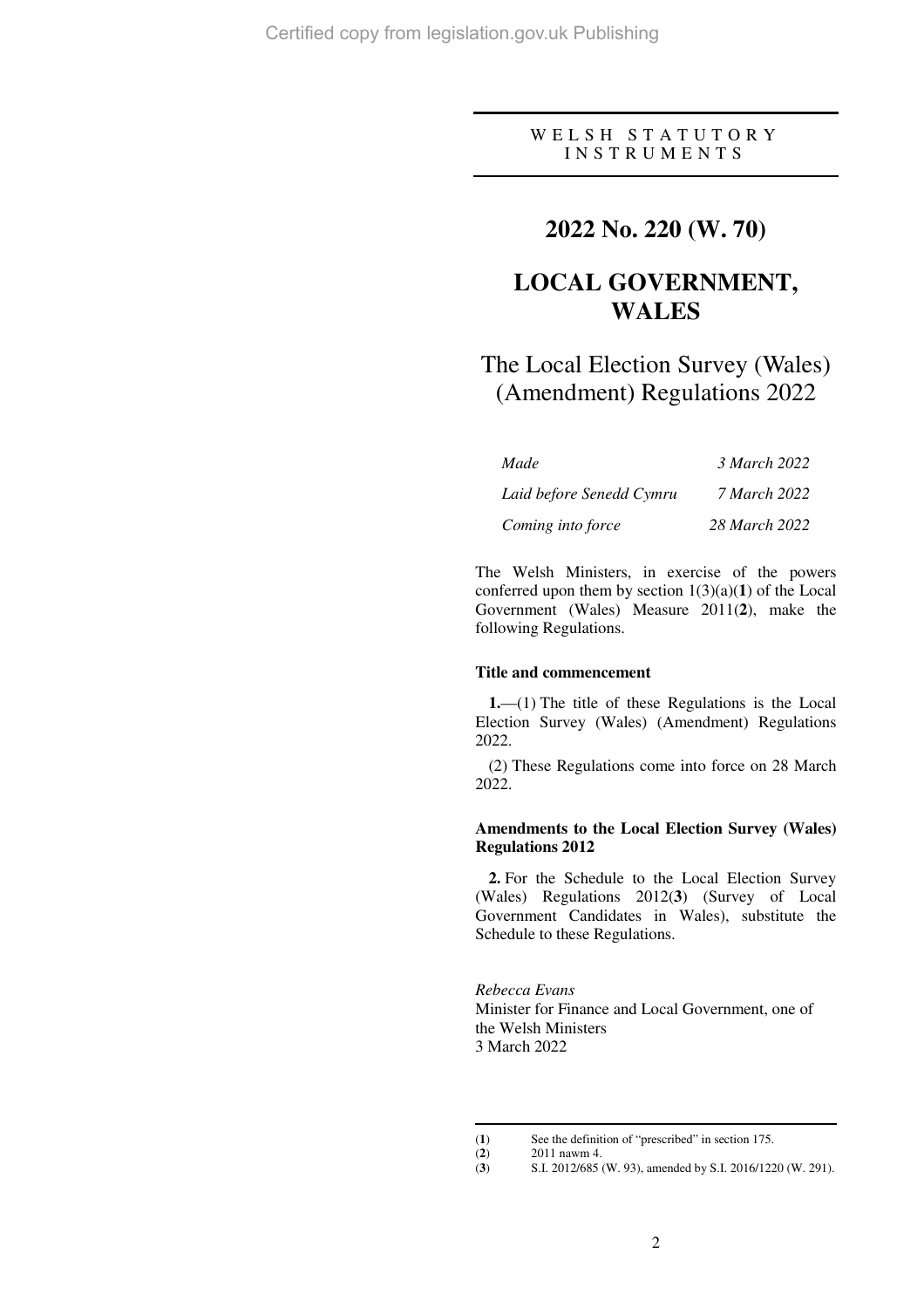# SCHEDULE Regulation 2

# "SCHEDULE Regulation 3

# Survey of Local Government Candidates in Wales

## **Part 1: Administration information**

Please provide the same details below as those given on your nomination form(s).

1. Please enter the **last 3 characters** of your **home postcode**. *For example, for 'CF10 4LG' please enter 4LG.*

2. Please enter the **last 3 characters** of your **surname**. *For example, for 'MURPHY' please enter PHY.*

3. Please enter the **day** of your **date of birth**. For example, for '**06/12/1992**' please enter **06**.

## Part 2: Candidate information (for use when conducting the survey before the election).

4. In which election are you standing?

### *Please select one option.*

County or County Borough Council

Community or Town Council

Both County or County Borough Council and Community or Town Council

## 5. Which party, if any, are you representing?

*Please select one option*.

 Independent Plaid Cymru Welsh Conservative Party Welsh Labour Party

Welsh Liberal Democrats

Other (please specify below):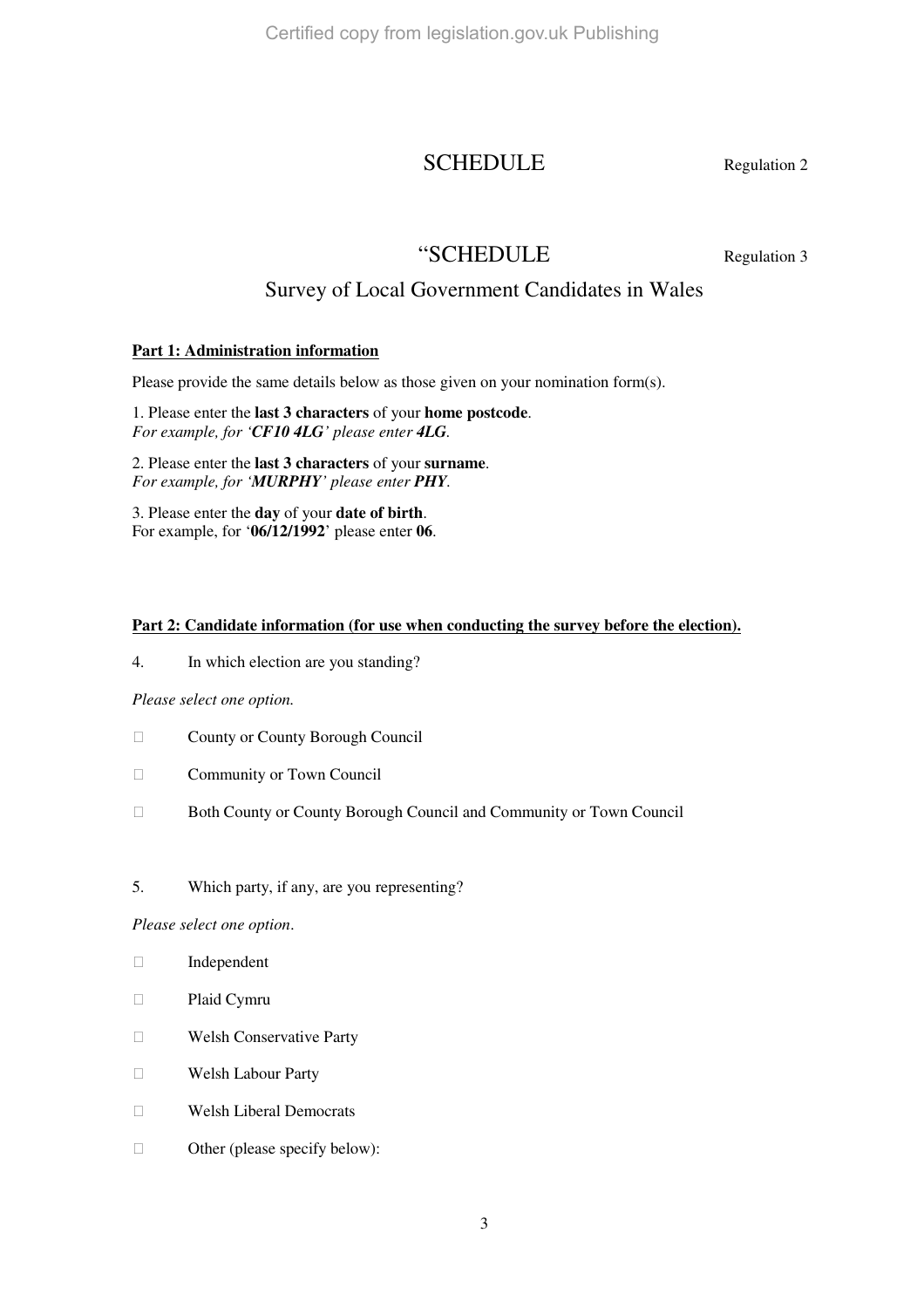# 6. Have you stood for election to a **County or County Borough** Council in the past?

*Please select one option*.

No

Yes and was elected

Yes but was not elected

## **Question 6A only needs to be asked if Question 6 has been answered "Yes and was elected".**

6A. How many **years** in total have you served as a **County or County Borough** Councillor? *Please include all periods of office that you served as a County or County Borough Councillor.* 

# 7. Have you stood for election to a **Community or Town Council** in the past?

*Please select one option.* 

 $N<sub>0</sub>$ 

Yes and was elected

Yes but was not elected

## **Question 7A only needs to be asked if Question 7 has been answered "Yes and was elected".**

7A. How many years in total have you served as a **Community or Town Councillor**?

*Please include all periods of office that you served as a Community or Town Councillor.*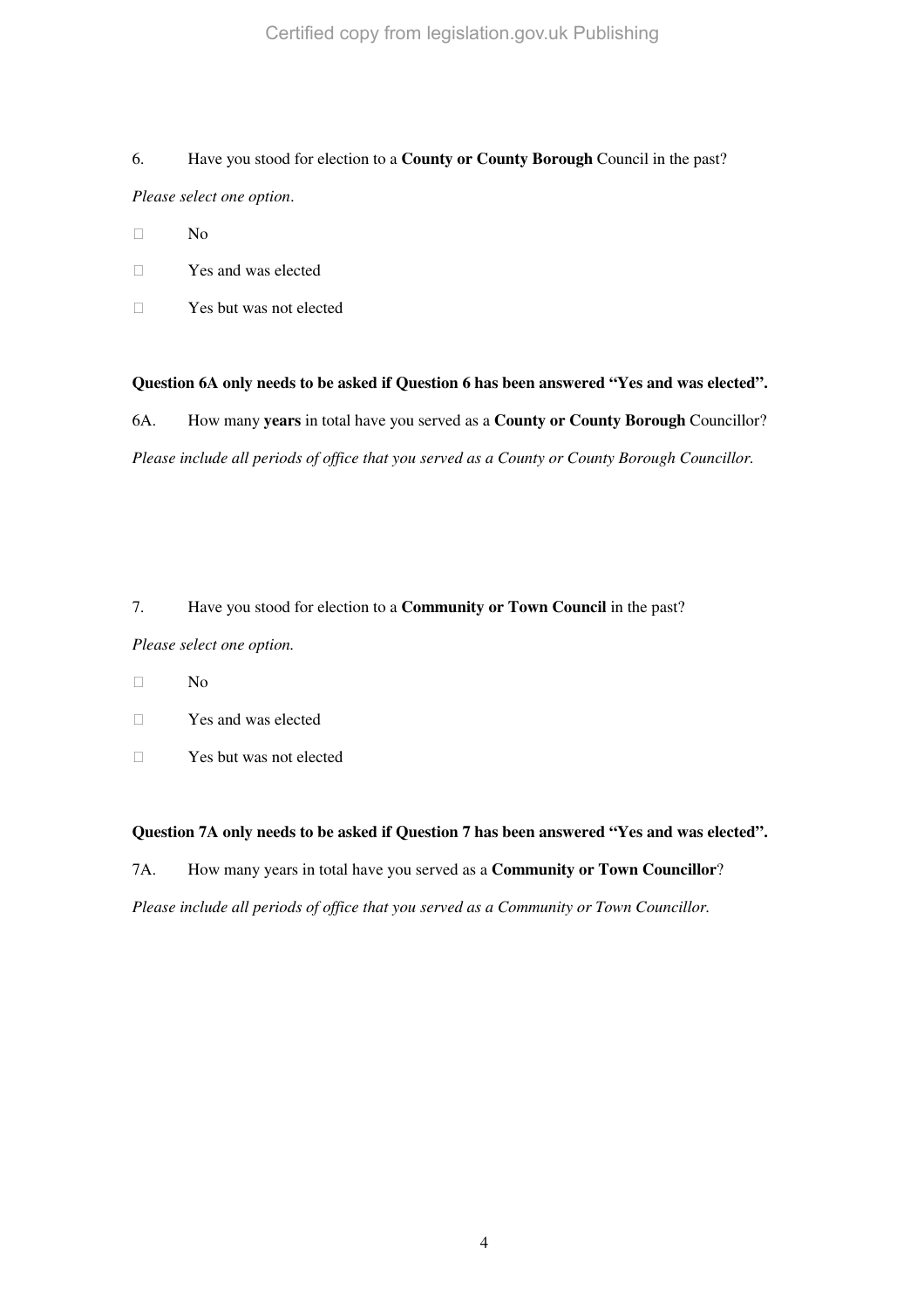Certified copy from legislation.gov.uk Publishing

## **Part 3: Candidate information (for use when conducting the survey after the election)**

4. In which election did you stand?

*Please select one option.* 

County or County Borough Council

Community or Town Council

Both County or County Borough Council and Community or Town Council

### **Question 4A only needs to be asked if Question 4 has been answered "County or County Borough Council".**

4A. You said that you stood for election to a **County or County Borough** Council.

Were you elected?

*Please select one option*.

Yes

No

**Question 4B only needs to be asked if Question 4 has been answered "Community or Town Council".** 

4B. You said that you stood for election to a **Community or Town** Council.

Were you elected?

*Please select one option*.

Yes

No

**Question 4C only needs to be asked if Question 4 has been answered "Both County or County Borough Council and Community or Town Council".** 

4C. You said that you stood for election to a **County or County Borough County and Community or Town** Council.

Were you elected?

*Please select one option.*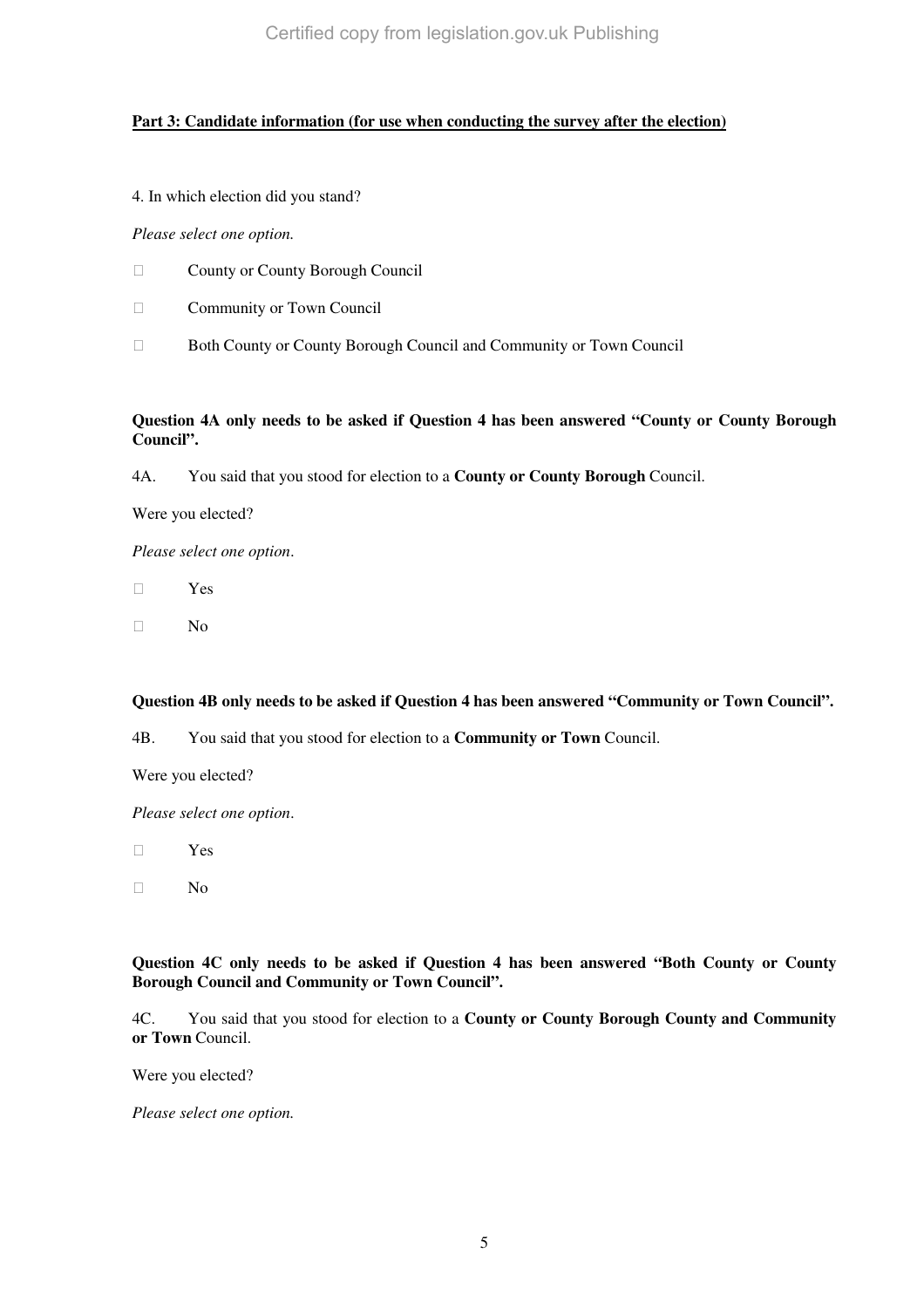#### Yes No

County or County Borough

Council Community or Town Council

5. Which party, if any, did you represent?

*Please select one option.* 

 Independent Plaid Cymru Welsh Conservative Party Welsh Labour Party Welsh Liberal Democrats Other (please specify below):

## 6. Have you stood for election to a **County or County Borough** Council in the past?

### *Please select one option.*

No

Yes and was elected

Yes but was not elected

## **Question 6A only needs to be asked if Question 6 has been answered "Yes and was elected".**

6A. How many **years** in total have you served as a **County or County Borough** Councillor?

*Please include all periods of office that you served as a County or County Borough Councillor*.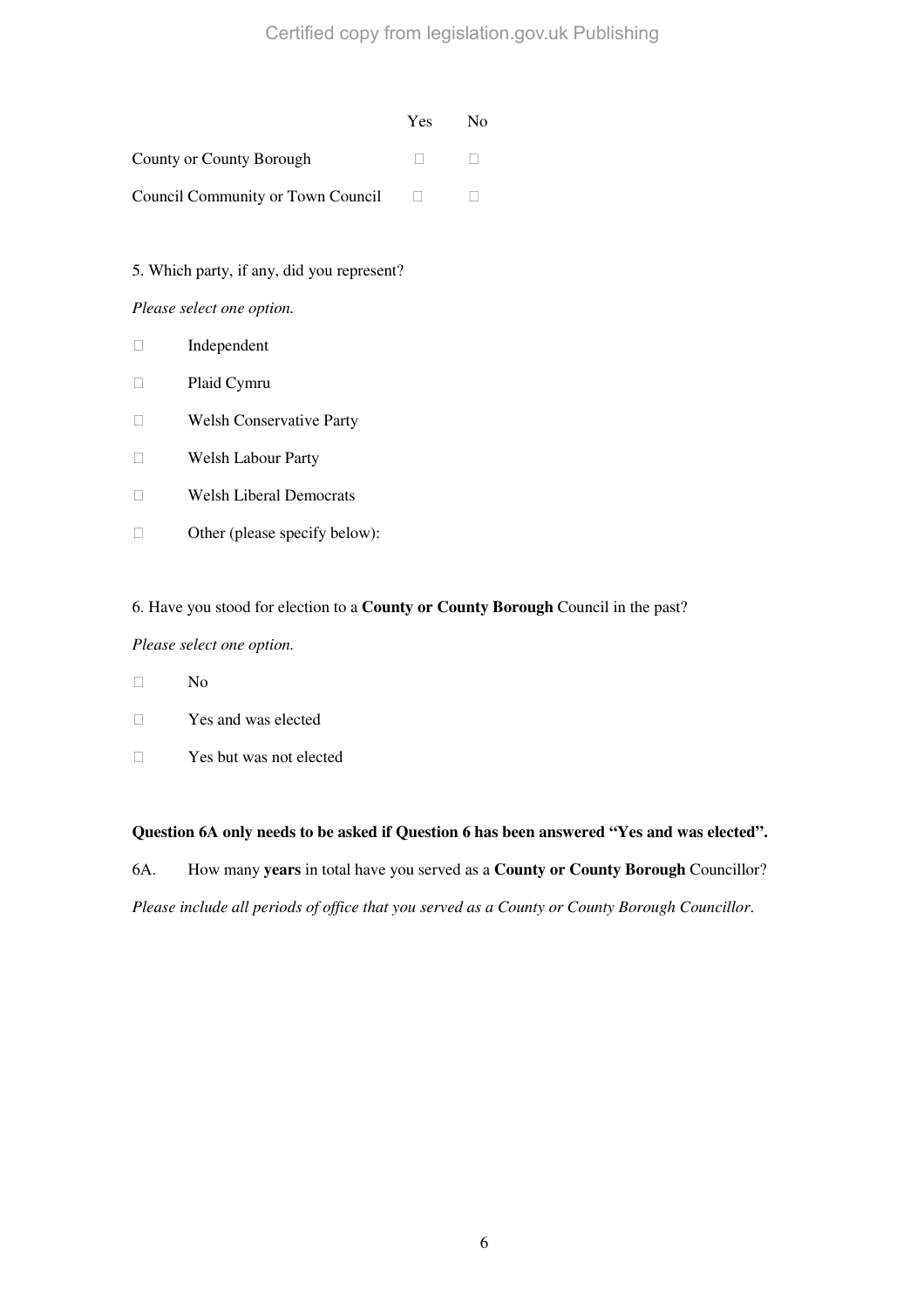### 7. Have you stood for election to a **Community or Town** Council in the past?

*Please select one option.* 

No

Yes and was elected

Yes but was not elected

## **Question 7A only needs to be asked if Question 7 has been answered "Yes and was elected".**

7A. How many **years** in total have you served as a **Community or Town** Councillor?

*Please include all periods of office that you served as a Community or Town Councillor.* 

## **Part 4: Candidate characteristics**

8. What is your sex?

*Please select one option.* 

Female

Male

9. Is the gender you identify with the same as your sex registered at birth?

*Please select one option.* 

Yes

No (Please specify below)

Prefer not to say

10. What age band were you in on your last birthday?

*Please select one option.* 

18-24 years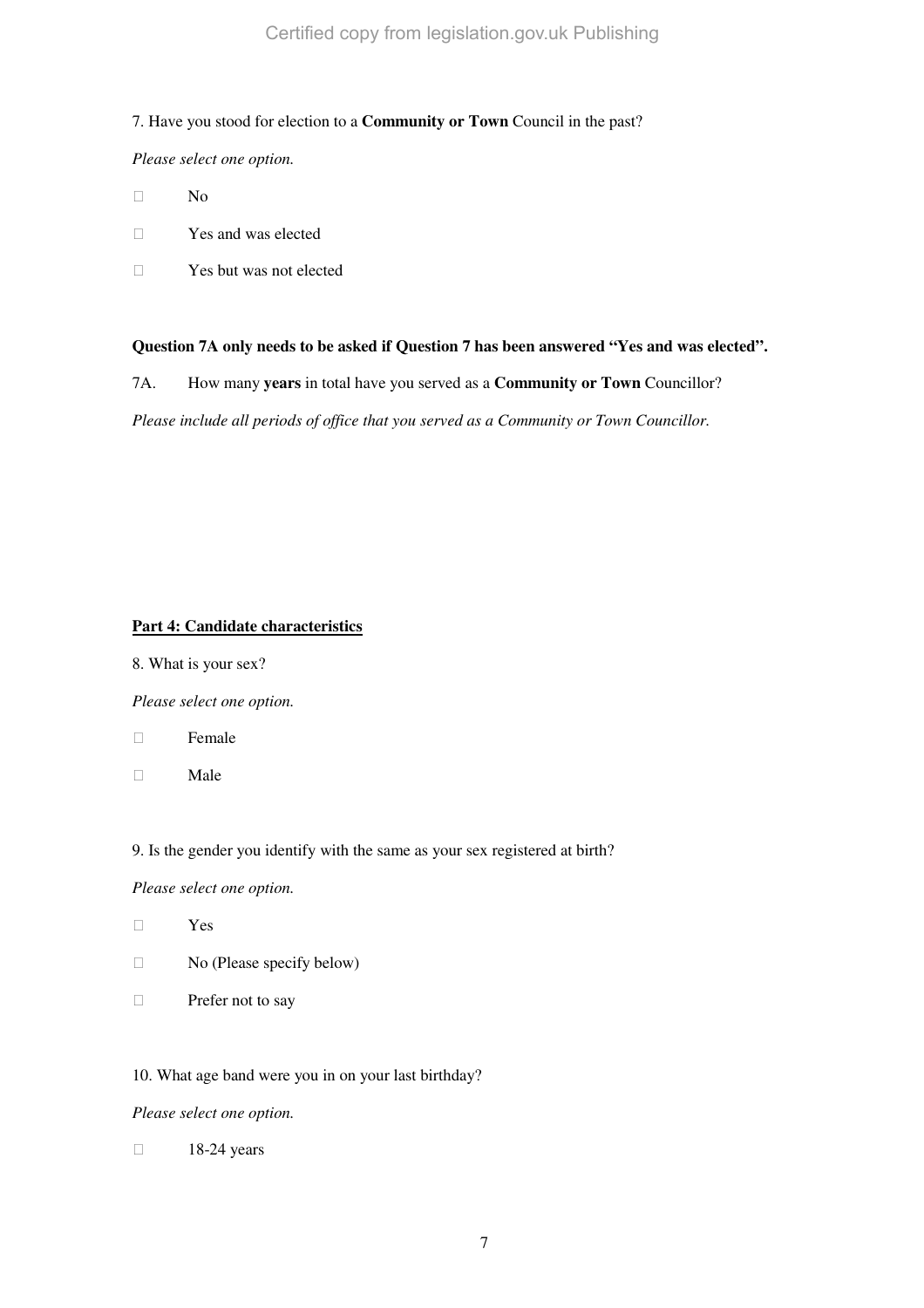Certified copy from legislation.gov.uk Publishing

 25-29 years 30-34 years 35-39 years 40-44 years 45-49 years 50-54 years 55-59 years 60-64 years 65-69 years 70-74 years 75-79 years 80 years or over

11. Do you have any caring responsibilities?

#### *Please select all that apply.*

Yes, I have parental responsibility for a child aged 16 or under

Yes, I have caring responsibilities for a family member

Yes, I have caring responsibilities for someone who is not a family member

No, I do not have caring responsibilities for anyone

12. Are you aware of the Contribution towards Costs of Care and Personal Assistance (formerly known as Reimbursement of costs of care allowance) available for Councillors?

#### *Please select one option*.

Yes, I am aware and have accessed the allowance before.

Yes, I am aware and have not accessed the allowance before

No, I was not aware of the allowance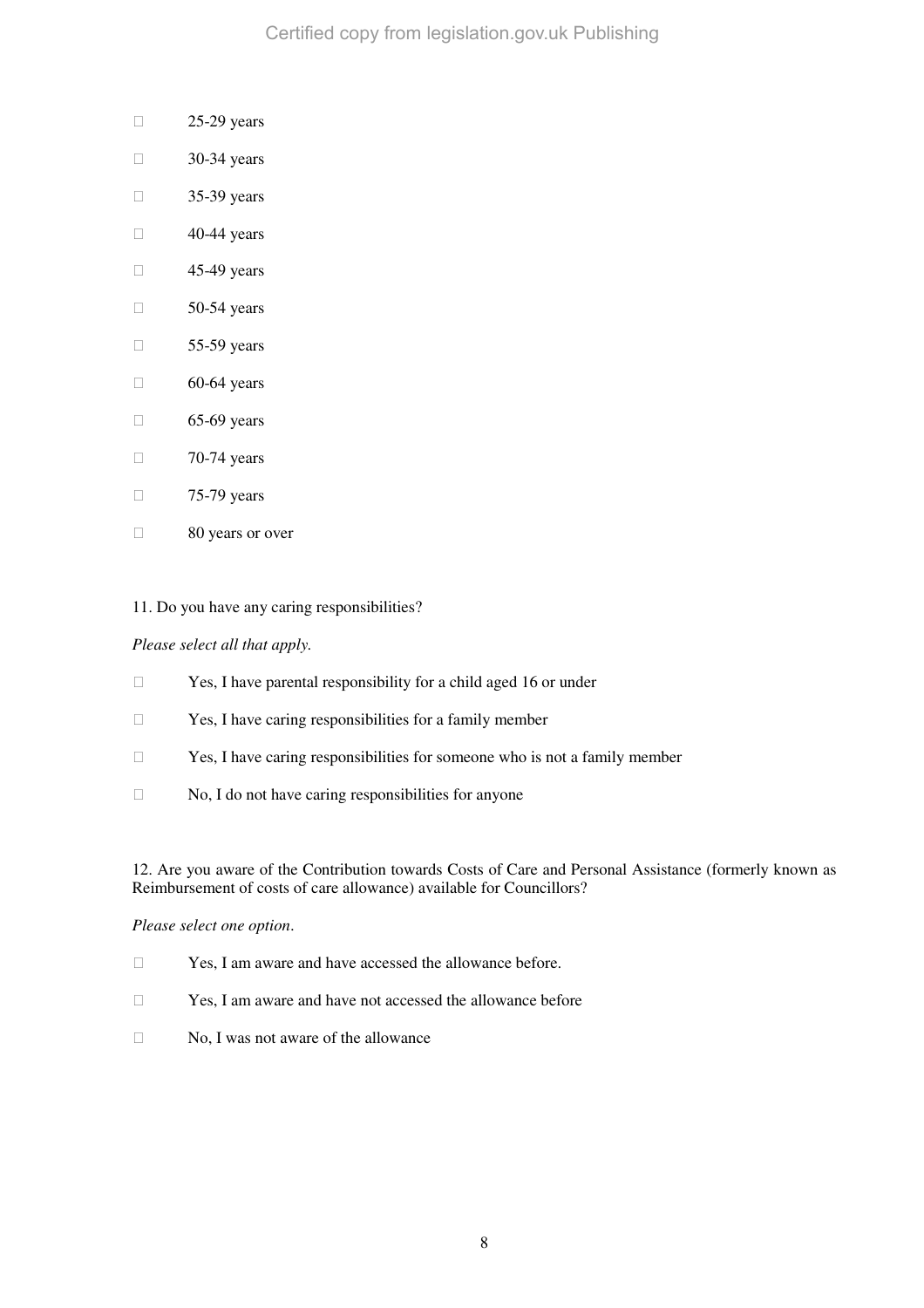#### 13. What is your ethnic group?

### *Please select one option*.

# **A. White**

Welsh, English, Scottish, Northern Irish or British

Irish

Gypsy or Irish Traveller

Roma

Any other White background (please specify below)

### **B. Mixed or multiple ethnic groups**

White and Black Caribbean

White and Black African

White and Asian

Any other mixed or multiple ethnic background (please specify below)

## **C. Asian, Asian Welsh or Asian British**

Indian

Pakistani

Bangladeshi

Chinese

Any other Asian background (please specify below)

### **D. Black, Black Welsh, Black British, Caribbean or African**

African

Caribbean

Any other Black, African or Caribbean background (please specify below)

### **E. Other ethnic group**

Any other ethnic group (please specify below)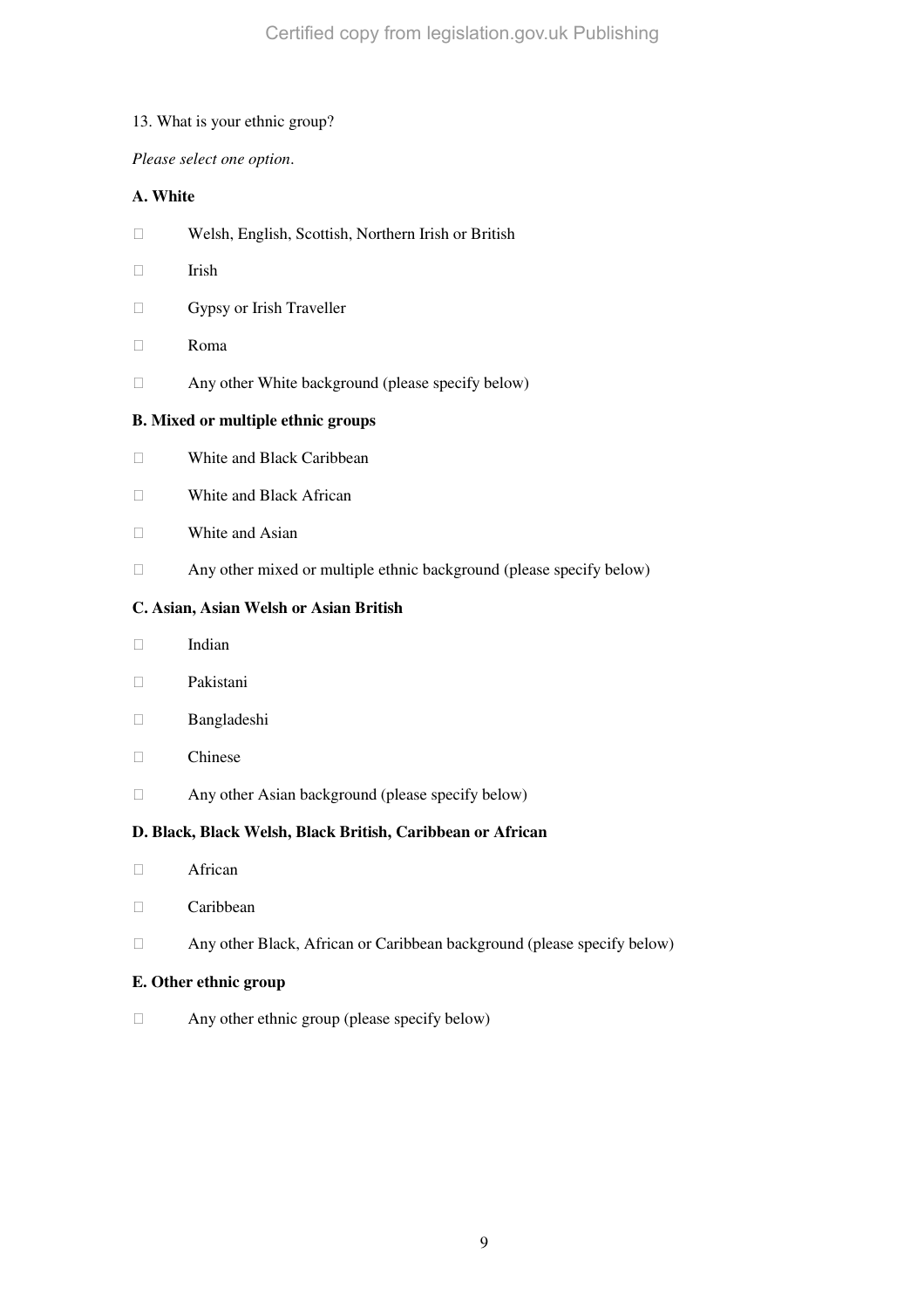### 14. What is your religion?

### *Please select one option.*

 No religion Christian (all denominations) Buddhist Hindu Jewish Muslim Sikh Prefer not to say Any other religion (please specify below):

## 15. Which of the following best describes your sexual orientation?

### *Please select one option*.

 Heterosexual or straight Gay or lesbian Bisexual Prefer not to say Any other sexual orientation (please specify below):

## 16. Can you understand, speak, read or write Welsh?

### *Please select all that apply.*

 Understand spoken Welsh Speak Welsh Read Welsh Write Welsh None of the above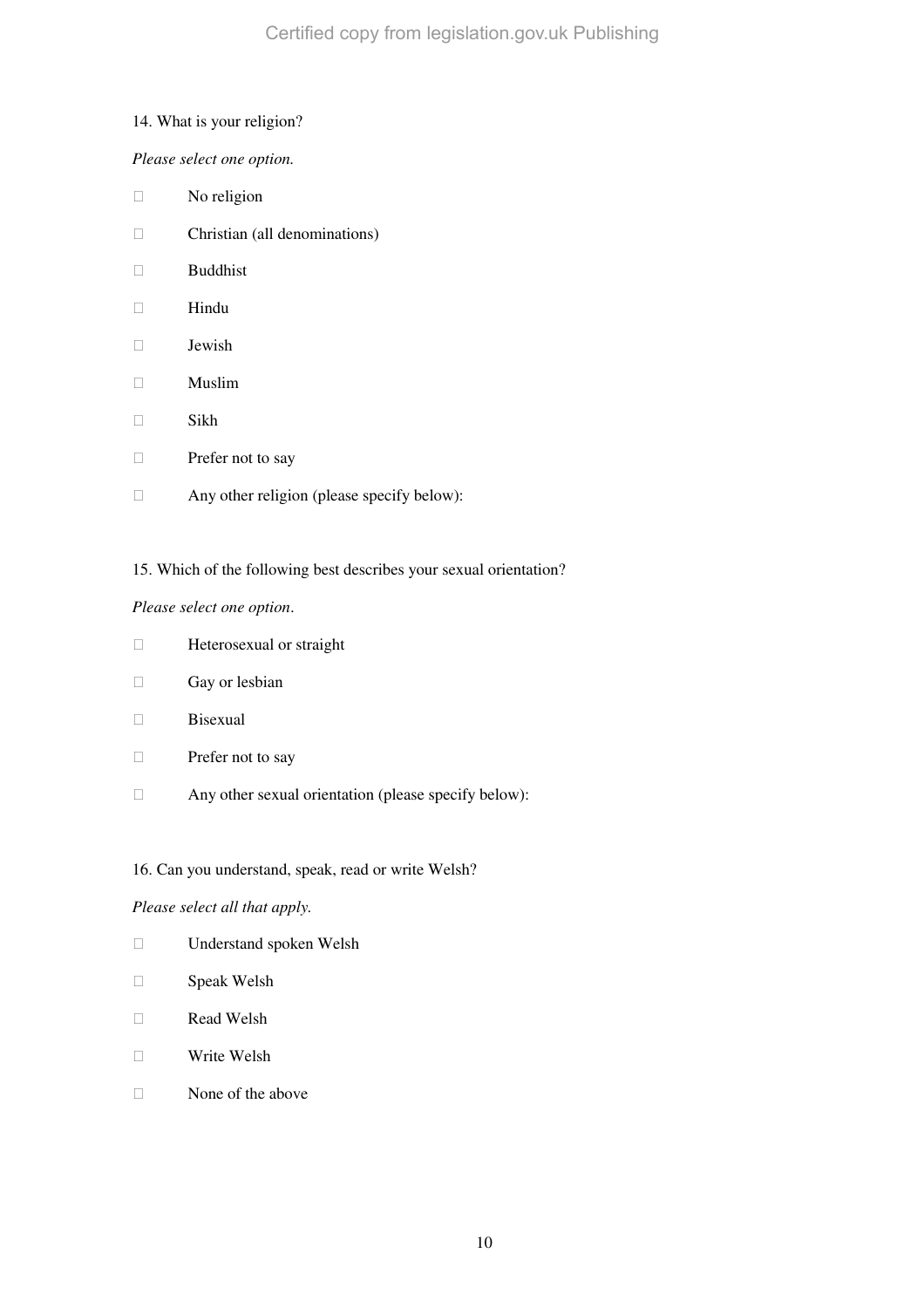#### 17. What is the language you prefer to communicate in professionally?

Please select all that apply.

English

Welsh

Other, including British Sign Language (please specify below):

#### **Education and employment**

18. Have you achieved any of the below qualifications?

*Please select all that apply.* 

#### GCSEs or equivalent

 5 or more GCSEs (A\*- C, 9-4), O levels (passes), CSEs (grade 1) or Intermediate Welsh Baccalaureate

 Any other GCSEs, O levels or CSEs (any grades), Basic Skills course or Foundation Welsh **Baccalaureate** 

#### AS, A level or equivalent

2 or more A levels, 4 or more AS levels or Advanced Welsh Baccalaureate

1 A level, 2-3 AS levels

1 AS level

NVQ or equivalent

NVQ level 4 and above

NVQ level 3, BTEC National, OND or ONC, City and Guilds Advanced Craft

NVQ level 2, BTEC General, City and Guilds Craft

NVQ level 1

Degree level or above

Degree, foundation, HND or HNC or above

Other or no qualification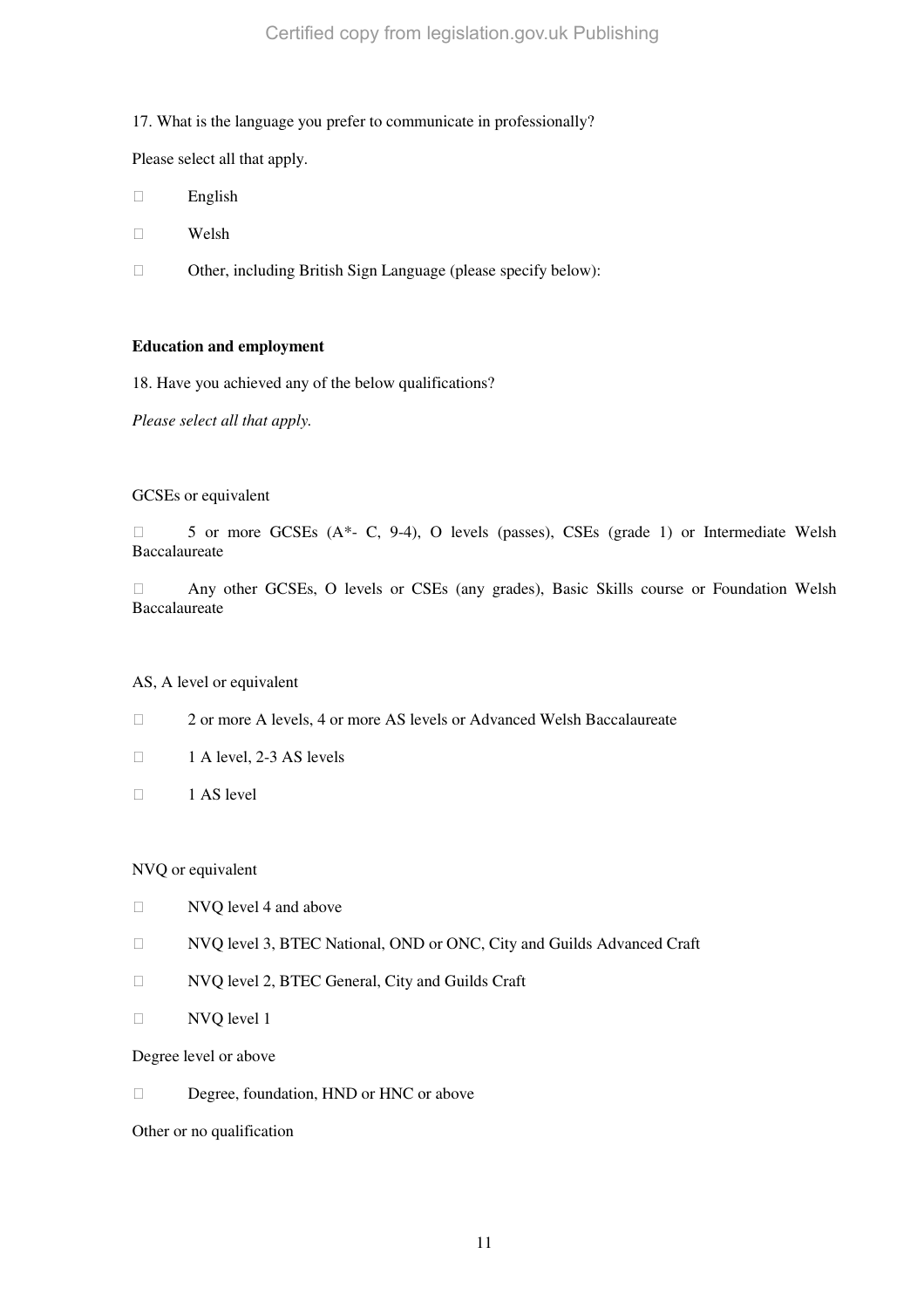Certified copy from legislation.gov.uk Publishing

Any other qualifications (including professional qualifications), equivalent unknown

No qualifications

19. What is your current employment status?

Please select all that apply.

 In full-time employment In part-time employment Self employed Unemployed Full-time student Part-time student Retired / Semi retired On parental leave (maternity, paternity, adopters etc.) Looking after family or home Long term sick or disabled On a government training scheme Unpaid worker in family business Unpaid carer Other (please specify below):

20. What category best describes your current or most recent employment sector?

*Please select one option.* 

 Public sector Private sector Voluntary sector Armed forces Other (please specify below):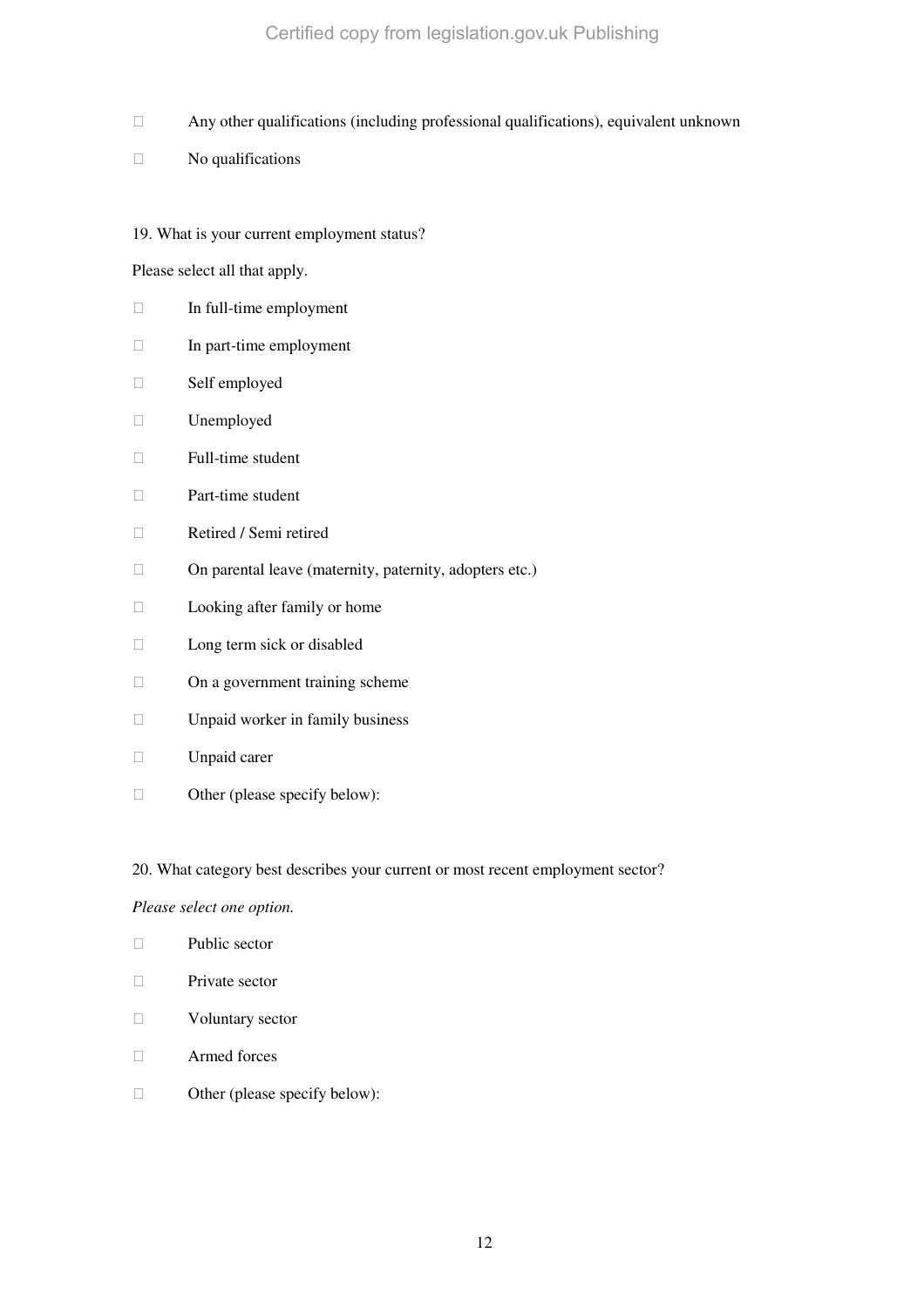21. Which of these clubs or organisations, if any, are you currently giving your time to for free? *Please select all that apply.*

 Charitable organisation School or young person's group Tenants / residents group or neighbourhood watch Religious group Pensioners group / organisation Sports club Arts groups (e.g. drama, music, arts or crafts) Environmental group Museum / heritage site Community groups Other club or organisation

### **Impairment or health conditions**

22. Do you consider yourself to be a disabled person?

Yes

No

Prefer not to say

23. Do you have any of the following?

### *Please select all that apply.*

- A physical impairment
- A sensory impairment
- A learning difficulty or impairment
- A mental health condition
- A long-term health condition
- Neurodivergence